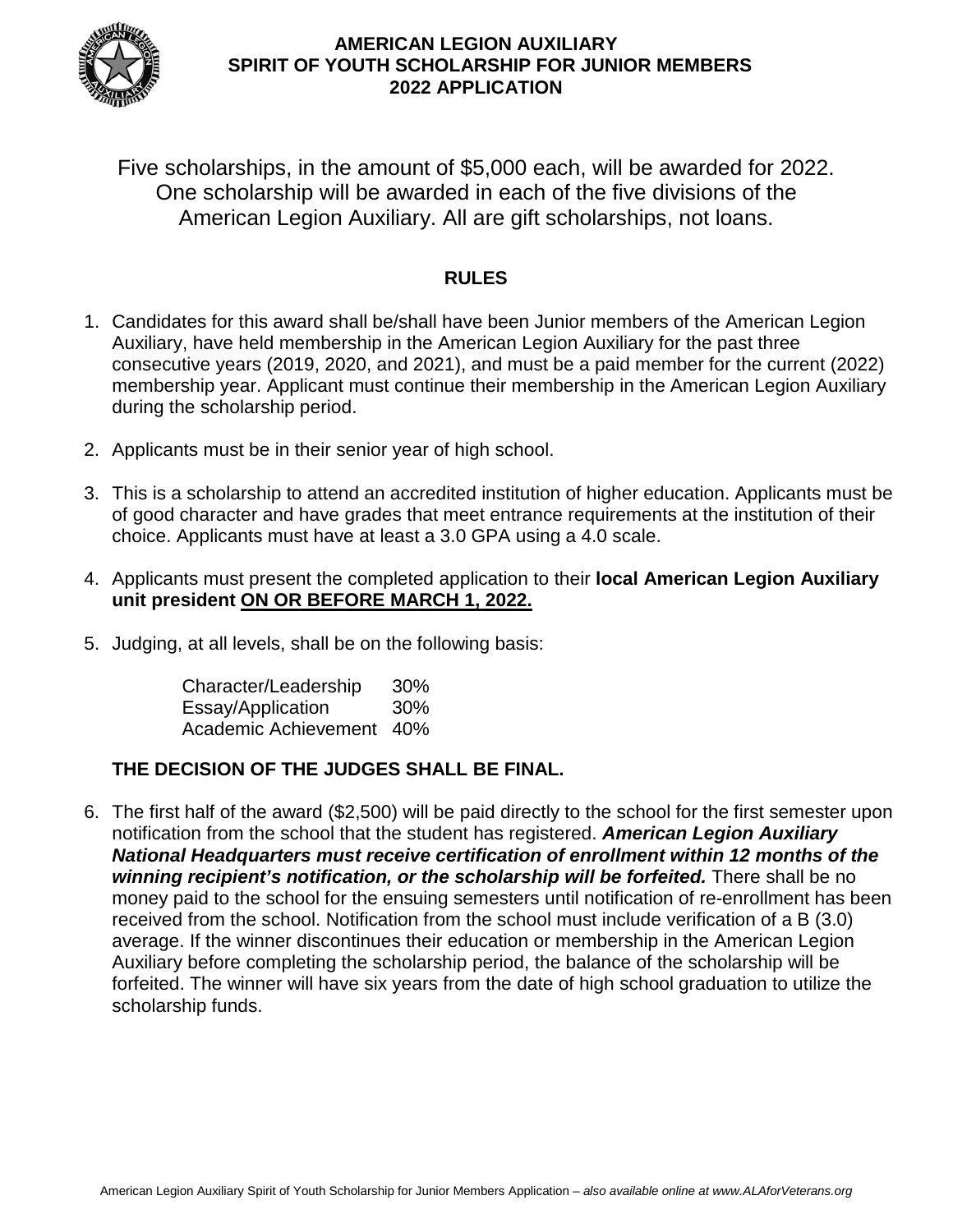

# **APPLICATION PACKET CHECKLIST**

Completed application packet for the Spirit of Youth Scholarship for Junior Members.

The following four letters of recommendation are required:

- o One letter, from either the principal or guidance counselor of the school from which the applicant will graduate, to include size of class; student's position in the class; and the cumulative grade point average or homeschool equivalent.
- o One letter from a clergyman/clergywoman of the applicant's choice.
- o Two letters from adult citizens other than relatives attesting to the applicant's character in regard to conduct, citizenship, and leadership.

 $\Box$  Certified transcripts, or photocopy of the certified transcripts, of the applicant's high school grades.

Copy of ACT or SAT test scores.

 $\Box$  A copy of the FAFSA (Free Application for Federal Student Aid) form, or a copy of the FAFSA Summary Report and Confirmation Page, or the FAFSA Student Aid Report (SAR).

### **Please answer the following questions on a separate paper and attach it to your application:**

- 1. Please explain why receiving this scholarship would be important to you.
- 2. Why do you think veterans support organizations like the American Legion Auxiliary are important to the world today?
- 3. An original essay consisting of no more than 1,000 words (typed, double-spaced). The title of the essay will be, **"Explain how you, as a member of the American Legion Auxiliary, can assist the family caregivers of veterans."**

Please be sure to attach all of the required materials to this application and submit the application and materials to the American Legion Auxiliary unit in which your membership is recorded **NO LATER THAN MARCH 1, 2022.**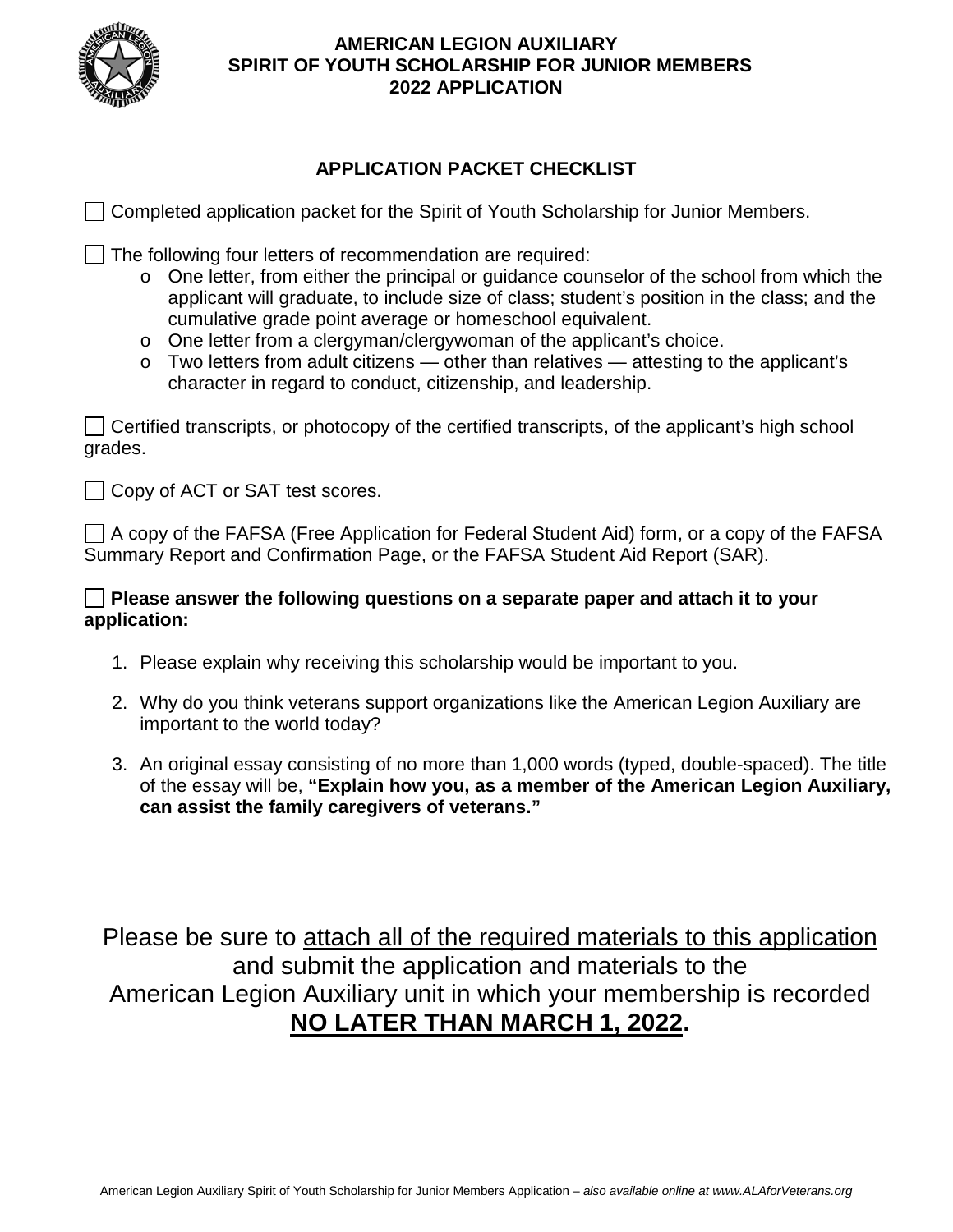

|                                                                                  |                                                                                  | Date applicant joined the American Legion Auxiliary: ___________________________                                                                                                                                                     |
|----------------------------------------------------------------------------------|----------------------------------------------------------------------------------|--------------------------------------------------------------------------------------------------------------------------------------------------------------------------------------------------------------------------------------|
|                                                                                  |                                                                                  | Name of veteran through whom applicant is eligible for membership in American Legion Auxiliary:                                                                                                                                      |
|                                                                                  |                                                                                  |                                                                                                                                                                                                                                      |
|                                                                                  |                                                                                  | Name of father, or guardian: <b>with the control of the control of the control of the control of the control of the control of the control of the control of the control of the control of the control of the control of the con</b> |
|                                                                                  |                                                                                  |                                                                                                                                                                                                                                      |
|                                                                                  |                                                                                  |                                                                                                                                                                                                                                      |
|                                                                                  |                                                                                  |                                                                                                                                                                                                                                      |
|                                                                                  |                                                                                  |                                                                                                                                                                                                                                      |
|                                                                                  |                                                                                  |                                                                                                                                                                                                                                      |
|                                                                                  |                                                                                  |                                                                                                                                                                                                                                      |
|                                                                                  |                                                                                  |                                                                                                                                                                                                                                      |
| What is your proposed date of graduation from high school? _____________________ |                                                                                  |                                                                                                                                                                                                                                      |
|                                                                                  | What college or university do you hope to attend? ______________________________ |                                                                                                                                                                                                                                      |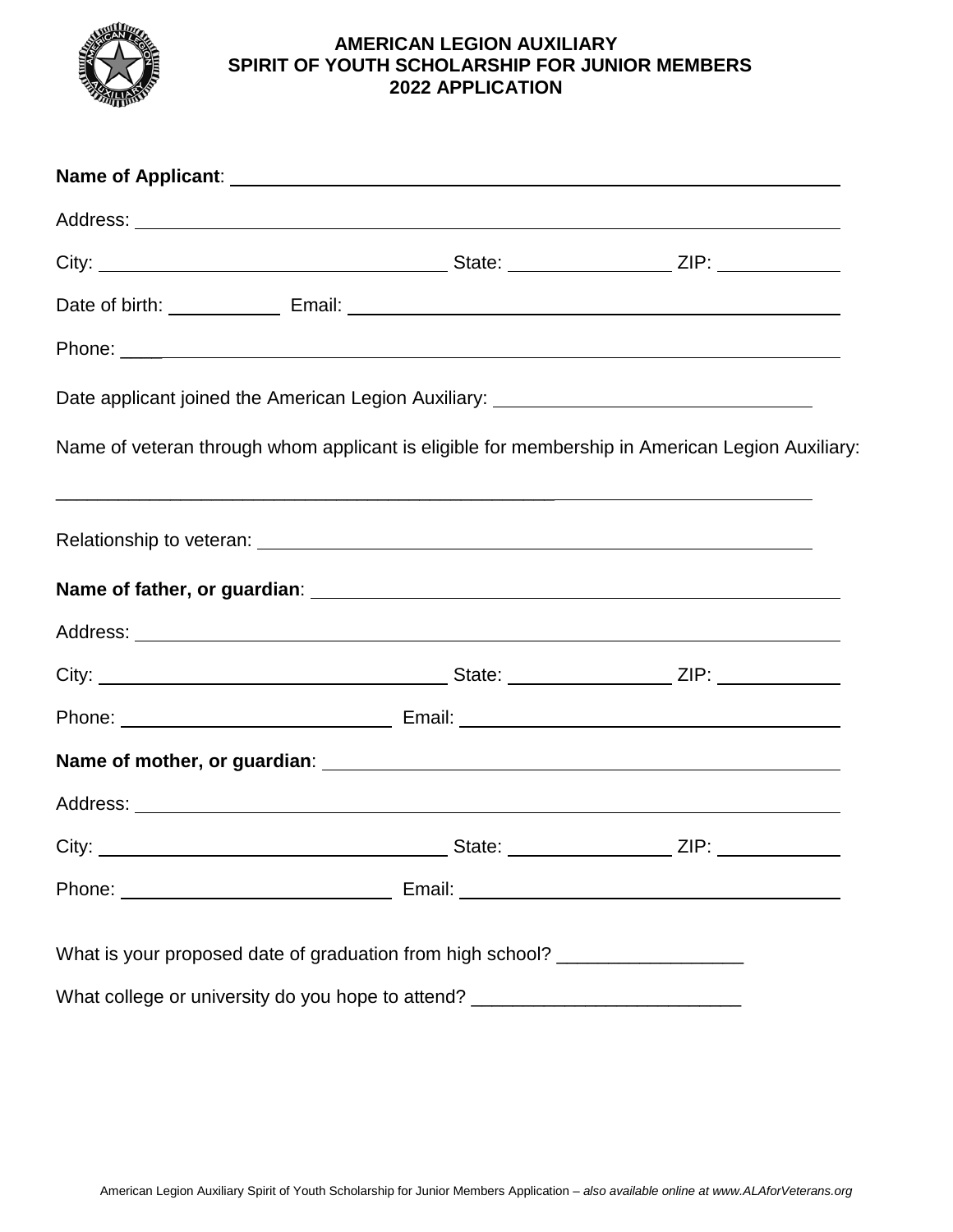

What course of study do you plan to pursue and why?

Describe your involvement in school, church, and community activities.

*I understand that by signing this application, I agree that my name and likeness, and/or essay may be used for marketing purposes and in ALA media.*

 $\overline{a}$ 

 $\overline{a}$ 

*Print or Type Full Name Signature of Applicant*

*Print or Type Full Name Signature of Parent/Guardian*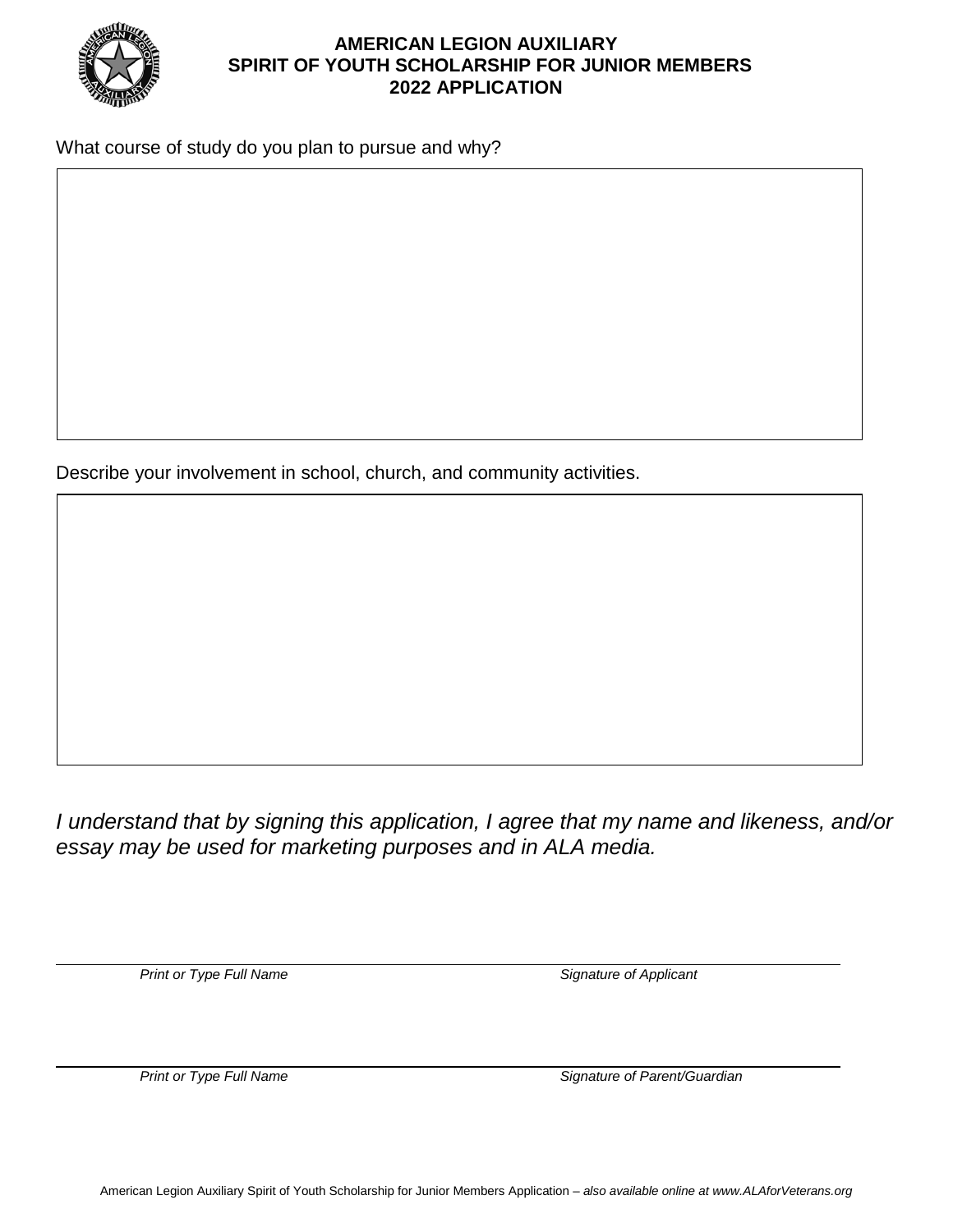

# **THIS PORTION TO BE COMPLETED BY THE SUBMITTING ALA UNIT**

# **(PLEASE TYPE OR PRINT)**

EACH UNIT WILL BE RESPONSIBLE FOR VERIFYING ALL NECESSARY INFORMATION IN THE APPLICANT'S PACKET.

1. Judging, at all levels, shall be on the following basis:

| Character/Leadership        | 30% |
|-----------------------------|-----|
| Essay/Application           | 30% |
| <b>Academic Achievement</b> | 40% |

- 2. No unit may enter more than one candidate in the department competition.
- 3. The selected entry for each unit shall be certified by the American Legion Auxiliary unit president and unit secretary or the unit Education Committee chair.
- 4. The selected entry for each unit should be forwarded to the department secretary, for competition at the state level, to be received **ON OR BEFORE MARCH 15, 2022.**
- 5. Participation in this scholarship program shall be on a voluntary basis in all units.

Date Application Received: **Example 2018** 

Unit Name and Number:

Address:

City, State, ZIP:

*Unit Education Committee Chair*

*Signature of Unit Secretary or Signature of Unit President*